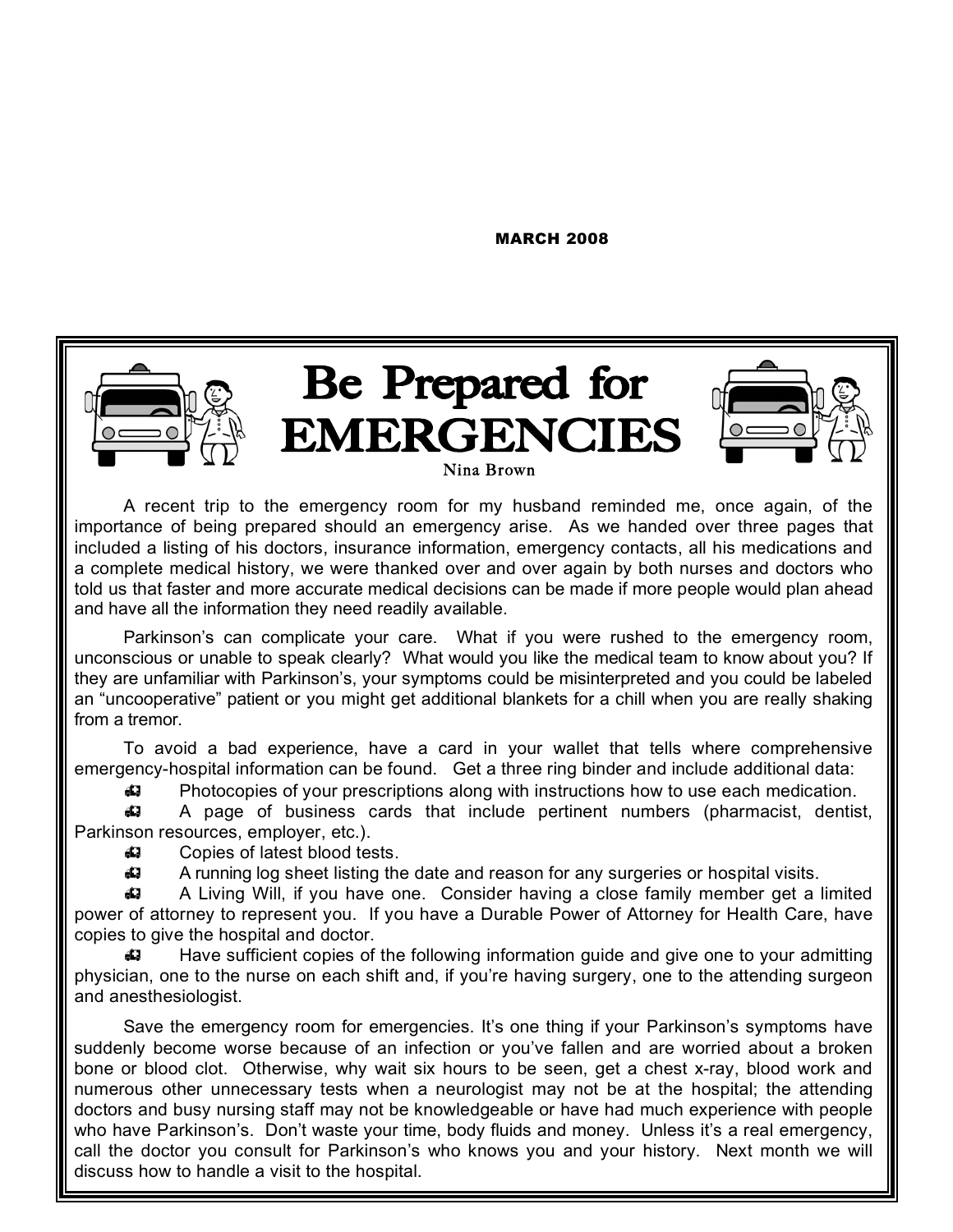## **PARKINSON'S ACTION NETWORK FORUM - 2008**

*As state coordinators, my husband, Joe, and I attend the educational/advocacy forum that PAN holds every year. This year, due to Joe's heart problems, we had to cancel at the last minute; but Carol Arnaud, a new advocate whose father has Parkinson's attended and was so enthusiastic when she returned that I asked her to write a report for our HAPS readers. As chairman of HAPS advocacy committee, I invite you to become involved with issues that affect all of us. It's a wonderful way to "feel good by doing good." Nina P. Brown*

This being my first attendance at a PAN forum, I had no idea what to expect. The PAN forum taught me so much about the importance in advocating for what you believe in and need. I left the forum empowered with the knowledge of what we really need to do to find a cure for Parkinson's and how to go about getting it.

The PAN forum also brought me lifelong friends. I met so many people with such incredible stories of triumph and hope. The amazing thing is that not only people *with* Parkinson's, and not just people who *know* someone with Parkinson's, are advocating; but everyone at this event is avidly trying to find a cure and genuinely care about the quality of life for people affected from Parkinson's and other neurodegenerative disorders.

One person who really impacted my life was Linda O'Leary. Linda is such an energetic, full of life person that from the moment I sat down she made me feel right at home; but what I didn't know is that Linda also had an incredible story.



**Jimmy Guerrero** (3<sup>rd</sup> time PAN attendee, Alamo Area Young Onset PD group**) Bill Salem** (1st time PAN attendee, non-PD, came as friend and supporter of James Schraeder) Carol Arnaud (1<sup>st</sup>) time PAN attendee, The Woodlands, **Cayce Kovacs** (State coordinator) **James Schraeder (**State coordinator) **Neil Jarrell** (2nd time PAN attendee, Alamo Area Young Onset PD group) **Charles Drake (1st time PAN attendee, medical** military disability for Parkinson's, Alamo Area Young Onset PD group, DBS clinical trial participant in Houston) **Dianne Johnson, RN** (5<sup>th</sup> time PAN attendee, Alamo Area Parkinson's Support Group APDA Information & Referral Coordinator) **Mark Davis** (Congressional coordinator - was unable to be in the picture) Photo taken by **Tammy Drake**

Linda has a form of Parkinson's that is genetic, which I did not even know existed--her grandmother, mother, and brother also all had Parkinson's. After hearing her story and seeing her strength, I realized Parkinson's does not have to control who you are.

The forum was the most educational event that I have been to from the cutting edge research that was explained to the understanding of how our local and national governments work. This event has created my base for future advocacy and for being able to explain to my friends, family and anyone else who will listen to what needs to be done to help find the cause of and cure for Parkinson's disease.

> Sincerely, Carol P. Arnaud Texas Congressional Coordinator

**"One determined person can make a significant difference; a group of determined people can change the course of history."**

 **…Sonia Johnson**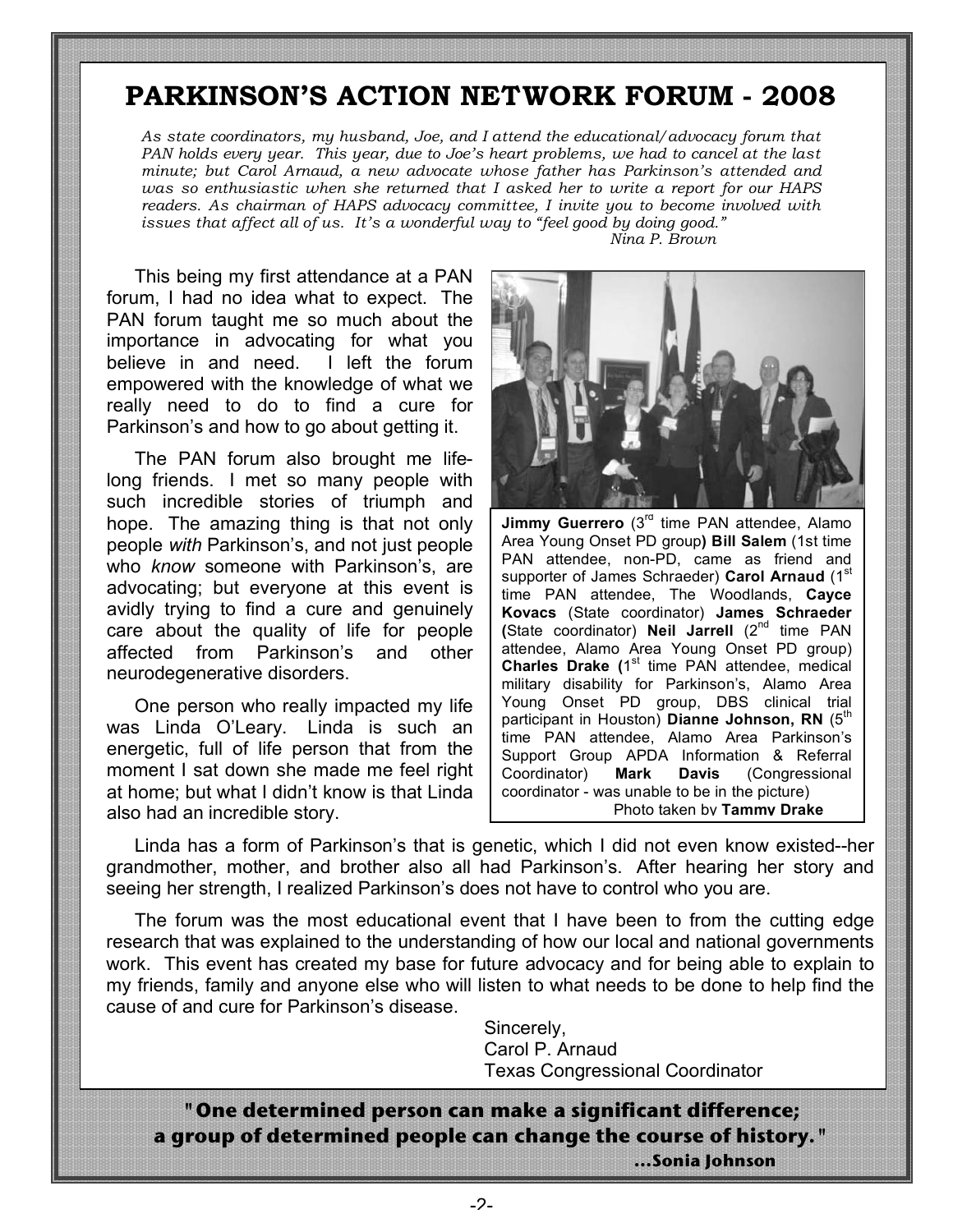# in Parkinson's Dise<mark>ase</mark> Innovative Approaches

HOPE:

 **April 26, 2008 8:30 AM – 2:15 PM** 

 **United Way Community Resource Center 50 Waugh Drive Houston, Texas 77007**

**An Update on Parkinson's Research Maintain the Brain Nina talks about "HOPE" New and Emerging Treatments in Parkinson's Disease An Introduction to Neuro-rehab**

## HAPS Participants **Just Wanna Have Fun!**

HAPS water therapy and Missouri City exercise group members celebrate Mardis Gras in grand style!



## Nina Brown Receives Award

The National Council of Jewish Women presented the prestigious Hannah G. Solomon Award to Nina Brown February 10th in

recognition of her work for social change on the local, national and international level. She is pictured here with State Representative Ellen Cohen.

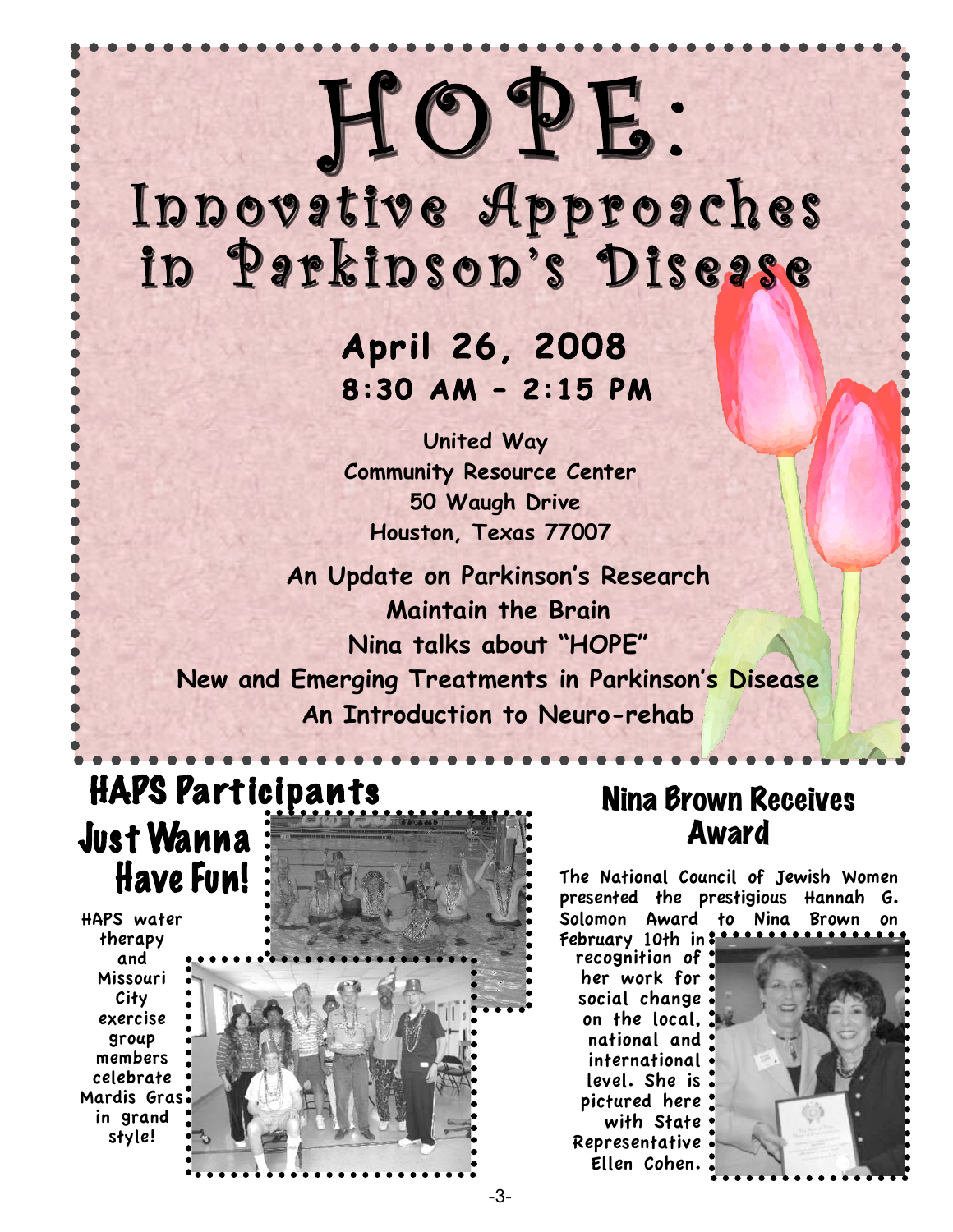

**HAPS is extremely grateful for the credit card donations that were made online over the past year through the HAPS web site (www.hapsonline.org). Your support enables HAPS to continue to provide free therapy, support, information and referral, transportation, emergency medical funds and subsidized home care to thousands of people who are affected by Parkinson's disease in the greater Houston area.** 

 **Donor In honor or in memory of Donor In honor or in memory of**

Lee Wunsch Dr. Steven Croft

F. Kenneth Rogers HAPS Saranne Selber HAPS<br>Connie Garza HAPS Raul Hoffman HAPS Connie Garza HAPS Paul Hoffman David Barish **HAPS HAPS** Anonymous Debby Hurlbert Anonymous Margaret Meier Anonymous Gerald Furr Marilyn Atlee Barbara F. Vail William Bammel Jr. Annarose Scharck Patricia Bird **Helen Elam Communist Communist Communist** Ed Stickney Helen Corley **William C. Templeman** Clif Crabtree Carl Galloway Mandana Katz Eliza C. Cassels Sarah Lerner Sonny Schwartz Robin Nichols Shauna Bode Judy & Jim Nicklos Aubrey & Alice Calvin Melinda Odom Mary Ellen Hancock Janice Peters Eliza Cassels Laura Rackham Carl Galloway Leigh Sickler Alfonso Stewart Ellen Smith Ned Smith Julia E. Theiss Alfonso F. Stewart Barbara Tullis Milliam C. Templeman Pat Williams M. Tatum

Susan Levy Bernard Liang Thomas Meadows William Howard Dickerson

### **The following donations have been made to HAPS in honor or in memory of individuals through the 2008 Chevron Houston Marathon-Run for a Reason. \$25,763 has been raised through this year's event, which contributes to the support of HAPS ongoing programs and operations.**

|                                                                                                                                                                                                                                    | Donor                                                                                                                                                                                           | In honor or in memory of                                                                                                                                                                                                                                                                                                                                                                 | Donor                                                                                                                                                                                                                                                                                                                                                                                                                                                                        | In honor or in memory of                                                                                                                                                                                                                                                                                                                                                                                        |
|------------------------------------------------------------------------------------------------------------------------------------------------------------------------------------------------------------------------------------|-------------------------------------------------------------------------------------------------------------------------------------------------------------------------------------------------|------------------------------------------------------------------------------------------------------------------------------------------------------------------------------------------------------------------------------------------------------------------------------------------------------------------------------------------------------------------------------------------|------------------------------------------------------------------------------------------------------------------------------------------------------------------------------------------------------------------------------------------------------------------------------------------------------------------------------------------------------------------------------------------------------------------------------------------------------------------------------|-----------------------------------------------------------------------------------------------------------------------------------------------------------------------------------------------------------------------------------------------------------------------------------------------------------------------------------------------------------------------------------------------------------------|
| Anonymous<br>Ron Bernell<br>Daniel Boz<br>Ann Marie Cahill<br>Cassandra Cantu<br>Laura Cardella<br>Nancy Christian<br><b>Judie Cross</b><br>Lisa Dixon<br>Tara Evans<br>Margo Evans<br>Marisol Garcia<br>Sally Goss<br>Jane Grubbs | Maralyn & Jacob Cohen<br>Fred & Susie Collins<br>Dianne & Jim Curry:<br>Susie & Kevin Deal<br>Steve & Lynne Edmondson<br>Penny & Berkley Egenes<br>Lisa & Richard Fulton<br>Mary & Howard Green | Debby Hurlbert<br>Anne Thobae<br><b>Fred Stephens</b><br>Debby Hurlbert<br>Evan Evans<br>Debby Hurlbert<br>Doug Seither<br>Doug Benzuly<br>Debby Hurlbert<br>Doug Benzuly<br><b>Claude Cullinane</b><br><b>Gabby Scott</b><br>Debby Hurlbert<br>Doug Benzuly<br>Robb Adams<br>Evan Evans<br>Evan Evans<br>Doug Benzuly<br>Susan Deal<br>Debby Hurlbert<br>Mary Ann Stickney<br>Jean Hart | Merlin Hampton<br>Troy & Roberta Harrison<br>Jane Herring<br>Matt Horgan<br>Debbie & John Horgan<br>Marilyn & Frank Hrach<br>Cheryl Martin<br>Judith Melly<br>Alison Muir<br>Jennifer Pierce<br>Jennifer Pierce<br><b>Blanche Rose</b><br>Patricia Sommer<br><b>Cindy Speck</b><br>Rose Mary Stephens<br><b>Binky Stephenson</b><br>John Strom<br>Joe & Tracy Stunja<br>Nancy Thompson<br>Nancy Thompson<br><b>Blair Walker</b><br>Gayle & Don Warren<br>Helen & Dallas Wolf | Doug Benzuly<br>Debby Hurlbert<br>Eudora Leitch<br>Debby Hurlbert<br>Debby Hurlbert<br>Debby Hurlbert<br>Jean Hart<br>Evan Evans<br>Debby Hurlbert<br>Jan Nordman<br>Grandmother Krzak<br>Doug Benzuly<br>Debby Hurlbert<br>Debby Hurlbert<br><b>Fred Stephens</b><br>Anne Thobae<br>Anne Thobae<br>Debby Hurlbert<br>Robin Elverson<br>Ralph Davidson<br>Marge Scott<br>Debby Hurlbert<br><b>Fred Stephens</b> |
|                                                                                                                                                                                                                                    |                                                                                                                                                                                                 |                                                                                                                                                                                                                                                                                                                                                                                          |                                                                                                                                                                                                                                                                                                                                                                                                                                                                              |                                                                                                                                                                                                                                                                                                                                                                                                                 |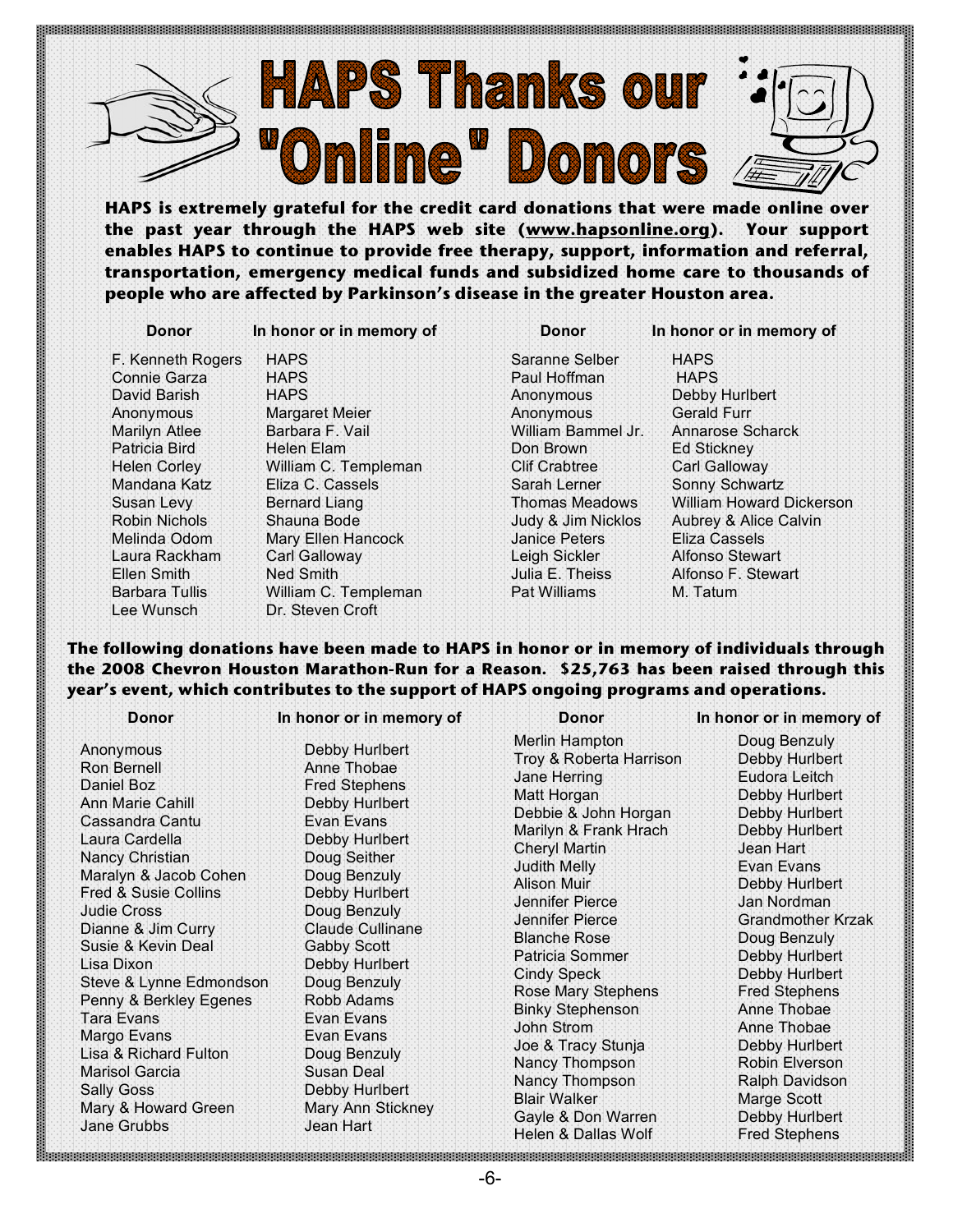## CONTRIBUTIONS

**Your donation is much appreciated. Your thoughtfulness helps HAPS continue to provide much needed services to people with Parkinson's and their families.**

## **IN HONOR OF**

*In honor of Janet Williamson* Micki Simms

*In honor of Bert Langdon* Mr. and Mrs. Ron Bernell

*In honor of Sue Mayer* Mr. and Mrs. Ron Bernell

*In honor of Andy MacMahon, MD* Mr. and Mrs. Ron Bernell

> *In honor of Merle Dulien* Mr. and Mrs. Ron Bernell

*In honor Douglas Benzuly* Harold and Marlene Benzuly

*In honor of Nina Brown* Robert and Addie Carpenter

*In honor of Nina and Joe Brown* Drs. Ellin and Robert Grossman

 *In honor of Aubrey Calvin* Drs. Ellin and Robert Grossman

 *In honor of Anne Martin* Drs. Ellin and Robert Grossman

*In honor of Pat Temple* Drs. Ellin and Robert Grossman

*In honor of Bill Copeland* Joyce Copeland

### **IN MEMORY OF**

#### *In memory of Rudy Roof*

Petroleum Equipment International Blackburn Carter Law Firm Central Wire Industries Carter McMahan-Wimberly Cynthia Evans and Jonathan Powell Steven and Lisa Levy Linda Robison John McMahan Kathleen Graf Dr. and Mrs. Martin J. Arisco G.B. Adams & Associates, P.C. Bonnie and Christopher Ryan Julie and Robert W. Brann Bonnie and Jack Chandler Alice Jean and Robert Pursell Lee Gordon Mr. and Mrs. Rainer Majewski Jean and Donald Magarian Lisa Donahue and John Patton Bettina Whyte and Anthony Schnelling Pilar Tarry and Kevin Pippin Alfred C. Glassell, Jr. Nancy and J. Paul Matteson Bettye and E.W. Dejon Christine and Bradford Larson Ann and Chris Luppens Shai Waisman Timothy and Leslie Kreatschman Helen and Jerrold Landon Debra and Melvin Christiansen Houston Wine Merchant

#### *In memory of Donald "Tod" Morman*

Marcellyn Champion Rudolfo Medina Mr. and Mrs. Charles Mace Evelyne McElveen Thomas and Janice Simmons Irlyn and Don Toner Barbara Kott Chris Kott The Austin Theatre Alliance *In memory of Kerry D. Moorman* James Nye *In memory of Sunny Shear* Jonathan Shear

*In memory of John "Jack" Dimmig* Ronald Richburg Sally Roberts Nancy C. Dozier

*In memory of Robert Taylor, Sr.* Mr. and Mrs. Robert Taylor, Jr.

*In memory of Shauna Bode* Robin Nichols

*In memory of Robert G. Wilson* Bev S. Wilcox

*In memory of Vernon Delpesce* Mary Claire Davis

*In memory of Eleanor Stern* Jane and Don Lehto

*~Your contribution is tax deductible~*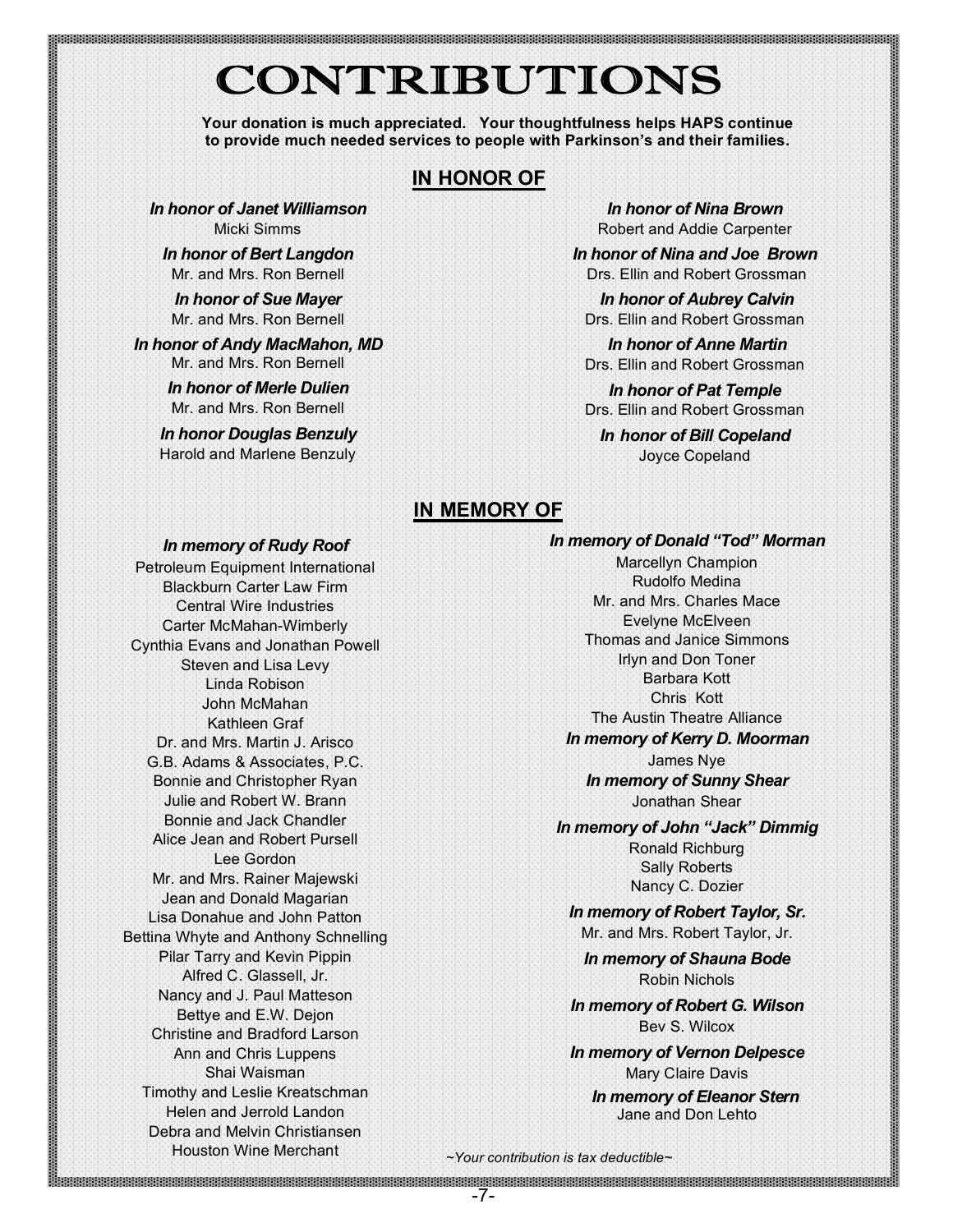## APPENINGS APS

#### **EXECUTIVE BOARD OF DIRECTORS**

President: Ellin Grossman, Ph.D. Vice President/Secretary: Nina P. Brown Vice President/Treasurer: M. Sneed Lary Assistant Treasurer: Liz Lary

Ron Bernell Joe A. Brown Robert Casey Meredith Cullen Frank Donnelly Ted Gilbreath

Kathy Grady Dick Gregg Mary Hart Eugene C. Lai, M.D., Ph.D. Dan Lauck Anne Martin

#### Quin McWhirter Marti McWhirter George Puig Ruth "Binky" Stephenson John Strom

#### **ADVISORY BOARD OF DIRECTORS** Chairman: Aubrey Calvin

Chris Bell M. Louis Bernell June Bowen Leanne Burnett, M.D. Roy H. Cullen Robert Cruikshank Virginia Elverson

John E. Hankey Harriet Hart Harriet Latimer Robert A. Martone W. O. Neuhaus, III Malcolm Pettigrew Jeff Rosenberg

**STAFF**

Marion Rosenwald Terry Satterwhite, M.D. Arthur Schechter Joyce Proler Schechter Koyne D. Smith Patricia Temple Mary Lee Thomas

### Anne Thobae, Executive Director

Kathleen Crist, LMSW, Director of Social Services Alfonso Hernandez, Director of Therapeutic Services

HAPS HAPPENINGS is published monthly by Houston Area Parkinson Society Editor: Nina P. Brown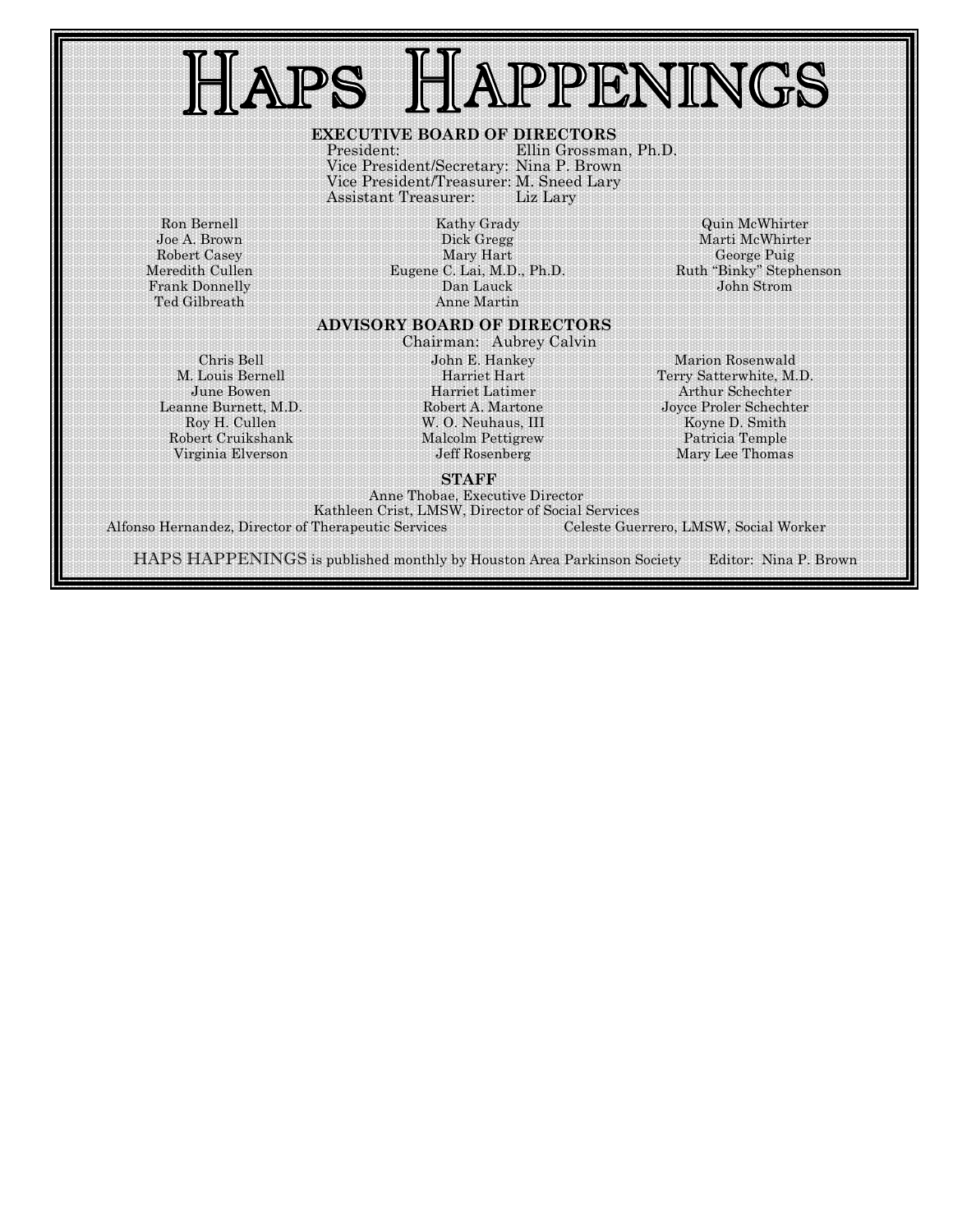## **INFORMATION FOR MEDICAL CARE AND ASSESSMENT**

F

| Phone: ______________________   | A MedicAlert necklace<br>or bracelet keeps this<br>information on file in case of<br>emergency. Call 888-633-4298.<br>Phone: $\frac{1}{\sqrt{1-\frac{1}{2}}\cdot\frac{1}{2}}$                                                                                                                    |  |  |  |  |  |
|---------------------------------|--------------------------------------------------------------------------------------------------------------------------------------------------------------------------------------------------------------------------------------------------------------------------------------------------|--|--|--|--|--|
|                                 |                                                                                                                                                                                                                                                                                                  |  |  |  |  |  |
|                                 |                                                                                                                                                                                                                                                                                                  |  |  |  |  |  |
|                                 |                                                                                                                                                                                                                                                                                                  |  |  |  |  |  |
|                                 | <b>DOCTORS</b><br>I was diagnosed with Parkinson's disease in _________. (year)<br>It is important to have a neurologist/doctor familiar with my condition.<br>Phone: _________________<br>Phone: _________________<br>Phone: _______________<br><b>EMERGENCY INFORMATION</b><br>Please contact: |  |  |  |  |  |
|                                 |                                                                                                                                                                                                                                                                                                  |  |  |  |  |  |
| Phone: ________________________ | Phone: ______________________                                                                                                                                                                                                                                                                    |  |  |  |  |  |

## **MEDICATIONS**

I must be given my medication promptly at the times specified. If this is not possible, consult my admitting physician for authorization to administer my own medication or alternatively, have it administered by my caregiver. The timing of my medication is very important to help my "off" times. *Following are all prescription and over-the-counter drugs I currently take.*

| Medication | Strength | <b>Time Taken</b> |  |  |  |  |
|------------|----------|-------------------|--|--|--|--|
|            |          |                   |  |  |  |  |
|            |          |                   |  |  |  |  |
|            |          |                   |  |  |  |  |
|            |          |                   |  |  |  |  |
|            |          |                   |  |  |  |  |
|            |          |                   |  |  |  |  |
|            |          |                   |  |  |  |  |

*Possible Side Effects:* nausea, dizziness, mental changes, confusion, hallucinations, involuntary movements, loss of appetite, dryness of mouth, lowered blood pressure.

## *RED ALERT*

## **If I am on Eldepryl, I MUST NOT BE GIVEN DEMEROL.**

Eldepryl with Demerol can be deadly! To be safe, Eldepryl should not be taken for a period prior to taking Demerol. It is imperative that my attending physicians verify and stipulate this interval. **A number of other drugs may be contraindicated with some I take, please check it carefully.**